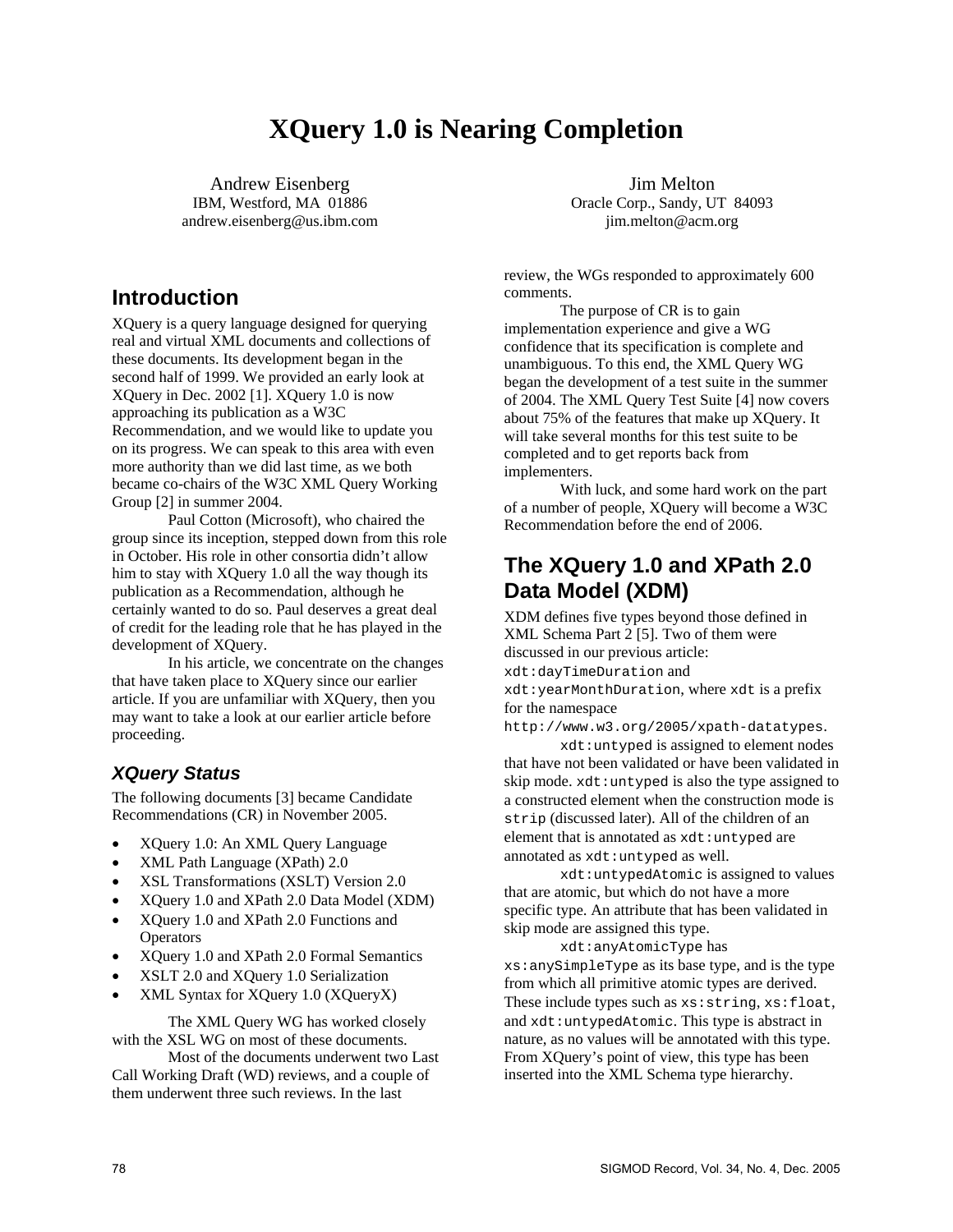### **Serialization**

Since we wrote our earlier article, the WGs have created a new document, XSLT 2.0 and XQuery 1.0 Serialization [\[6\].](#page-6-5) The material in this document was removed from XSLT 2.0, so that it could be shared by XQuery 1.0. This document defines the XML, XHTML, HTML, and TEXT output methods. XQuery 1.0 makes use of only the XML output method, while XSLT uses all of them.

A value of the XQuery 1.0 and XPath 2.0 Data Model (XDM) may be provided for serialization. Sequence Normalization is performed, followed by markup generation, character expansion, and encoding.

Sequence Normalization is defined in several steps, transforming a data model instance—a sequence of values and nodes—into a single document node. Atomic values are cast into strings and then into text nodes. Document nodes are discarded, but their children are retained. It is a serialization error if an attribute node that is not a child of an element node is placed into the resulting document.

Serialization defines a number of parameters that influence the result that is produced. omit-xml-declaration, for example, can have either yes or no for its value. Not all parameters are used by a given output method.

The XML output method generates a wellform XML document entity if the result of sequence normalization is a document node with a single element node child and no text node children. Otherwise, a well-formed XML external general parsed entity is generated. The specification doesn't say how to form these entities. Instead, it requires that the same data model instance be produced by parsing the result and using the resulting infoset to generate a data model instance. Well, not exactly the same: it describes ways in which they are allowed to differ, such as the order in which attribute nodes appear.

No attempt is made to preserve the type annotations during serialization. If the result is XML Schema validated, then new type annotations will be created.

### **XQuery**

XQuery 1.0 is almost a proper superset of XPath 2.0—XQuery 1.0 does not use XPath's namespace nodes and does not support XPath's namespace axis.

### *Inputs to XQuery Processing*

The data model instances that XQuery can operate on can be provided in a number of ways. Our earlier

article described the context item, denoted by ".", and the fn:doc and fn:collection functions. The xf:input function that we described earlier has been dropped in favor of external variables.

A variant of the fn:collection function without an argument has been introduced to refer to a default collection that may be supplied by the host environment.

Variables may be provided by an implementation for use in a query. A query may also define external variables and expect values for these variables to be provided by the host environment. The variable declaration may include a type for the variable. If it does not, then the host environment provides the variable's type as well as its value.

The following query might be executed with the \$custName variable bound to "Big Box".

**declare variable \$custName as xs:string external;** 

**fn:doc('orders.xml') / <sup>→</sup> orders/order[@cust=\$custName] <order id='444378' cust='Big Box'> ... </order>** 

#### *Steps that Return Atomic Values*

In XPath 1.0, the result of a step in a path expression was a sequence of nodes in document order with duplicates removed. XQuery 1.0 and XPath 2.0 allow the final step in a path expression to produce a sequence of atomic values. A query for the cities and states of all California employees can be written as:

```
//employee[address/state='CA'] 
   /address/concat(city, ', ', state)
```
rather than:

```
for $a in //employee[address/state="CA"] 
             /address 
return concat($a/city, ', ', $a/state)
```
### *Declarations in the XQuery Prolog*

A number of declarations have been added to XQuery's prolog. Some of these are the boundaryspace declaration, base URI declaration, construction declaration, copy namespaces declaration, and option declaration. We'll discuss a couple of these in this section.

#### Boundary Space

The boundary-space declaration has values of preserve and strip, and determines whether boundary whitespace is preserved by element constructors. Let's look at an example: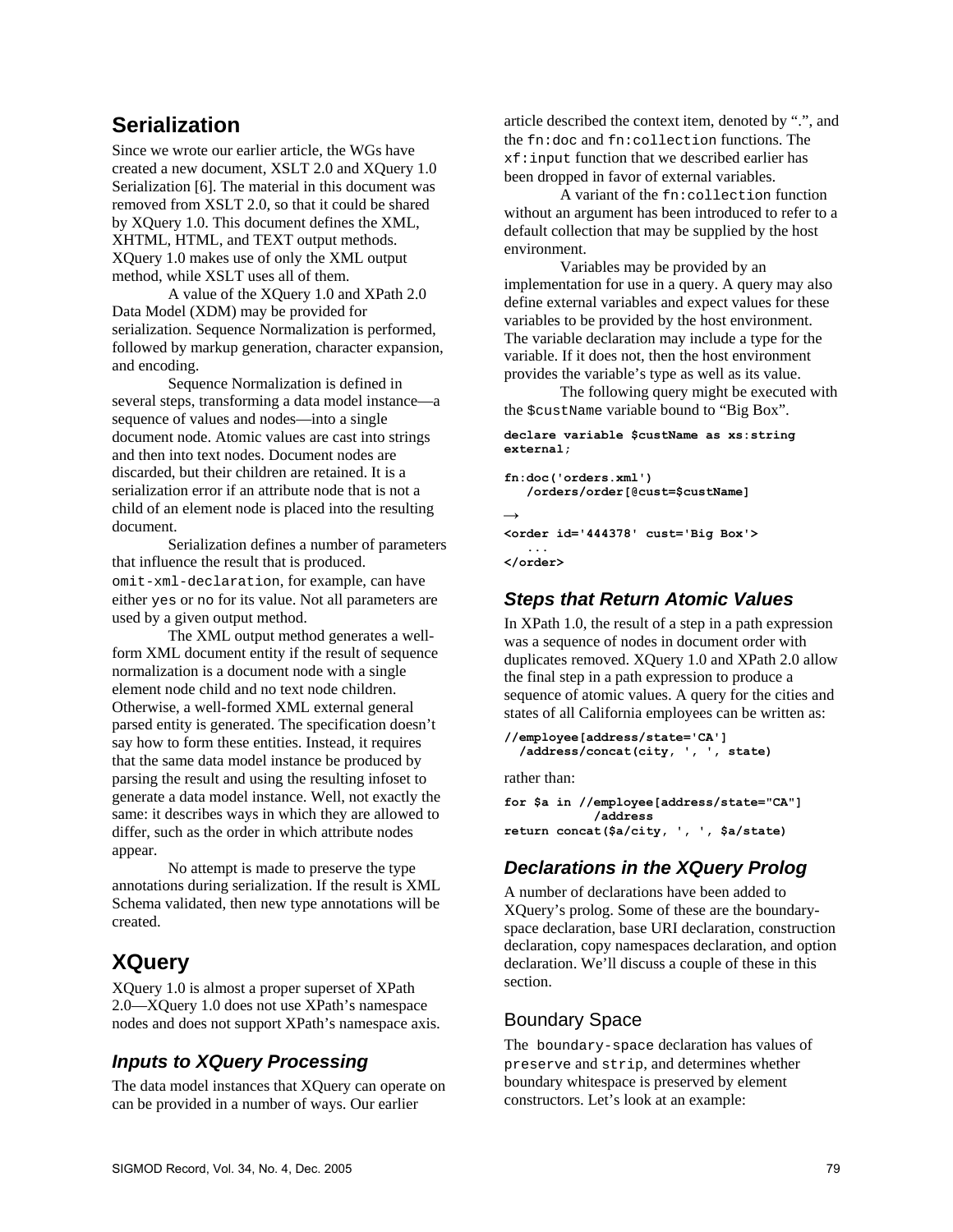#### **declare boundary-space preserve;**

#### **<test> <inner-element/> </test>**

The test element that is returned has 3 children; a text node containing several spaces, an element node, and another text node. If strip had been chosen, then the element node would be the only child. If this declaration is not used, then strip is the default.

#### **Construction**

The construction declaration also has values of preserve and strip. Here, a user chooses whether type annotations are preserved in the construction of new element and document nodes. If strip is chosen, then the constructed element node and all of its children are annotated with  $xdt$ : untyped, and all of its attribute nodes are annotated with xdt:untypedAtomic. If preserve is chosen, then the constructed element node is annotated with xdt:anyType, and all of its element nodes and attribute nodes retain their existing annotations.

#### **Option**

An option declaration is one of several extension mechanisms that XQuery provides to implementers. An option declaration contains a QName and string. If the QName is recognized by an implementation, then it can have whatever effect on the processing of the query the implementer chooses. If it is not recognized, then it is ignored. In this way, the extensions of one implementation will not cause execution on another implementation to fail.

Let's consider an extension that allows a user to set a timeout value, in seconds, after which the query will stop and return an error.

```
declare namespace myxquery='...'; 
declare option myxquery:timeout '10';
```
**for \$e in //employees ...** 

#### *Expressions*

castable, extension, ordered, and unordered have been added to the set of XQuery expressions and the syntax has been changed just a bit for cast, node comparison, and validate.

| expression type | expression syntax                                                      |
|-----------------|------------------------------------------------------------------------|
| cast            | expr cast as type                                                      |
| castable        | expr castable as type                                                  |
| validate        | validate { expr }<br>validate lax { expr }<br>validate strict { expr } |
| node comparison | is ( <i>isnot</i> was dropped)                                         |
| extension       | (see below)                                                            |
| ordered         | ordered { expr }                                                       |
| unordered       | unordered { expr }                                                     |

#### **Castable**

castable returns a Boolean value that indicates whether the value provided can be successfully cast to the type provided. Without this expression, a user would not be able to prevent the failure of a cast becoming a failure of the entire query. (Exception handling is something that might be considered in a future version of XQuery.)

#### Ordered and Unordered

An ordered expression sets the ordering mode to ordered for the expression that it contains. An unordered expression sets the ordering mode to unordered.

Path expressions that include a "/" or "//" operator or a step, set expressions (union, intersect, and except), and FLWOR expressions without an order by clause are sensitive to the setting of the ordering mode. When it is ordered, each produces its sequence of items in document order. When it is unordered, each produces its sequence of items in an arbitrary order. Relaxing the order of the items may allow an optimizer to choose a lower-cost strategy for evaluating the query.

The initial ordering mode can be set by a user in the query prolog. If it is not set, then the default ordering mode is ordered.

The following query returns New York employees in an arbitrary order, but it uses ordering in the inner path expression to select employees whose last title is "VP".

**declare ordering unordered;** 

```
for $e in ordered { 
   //employee[titles/title[last()] = 'VP'] } 
where $e[location/@state='NY'] 
return $e
```
#### Validate

The validate expression applies XML Schema validation to its argument. Its argument is first converted into an infoset, discarding any type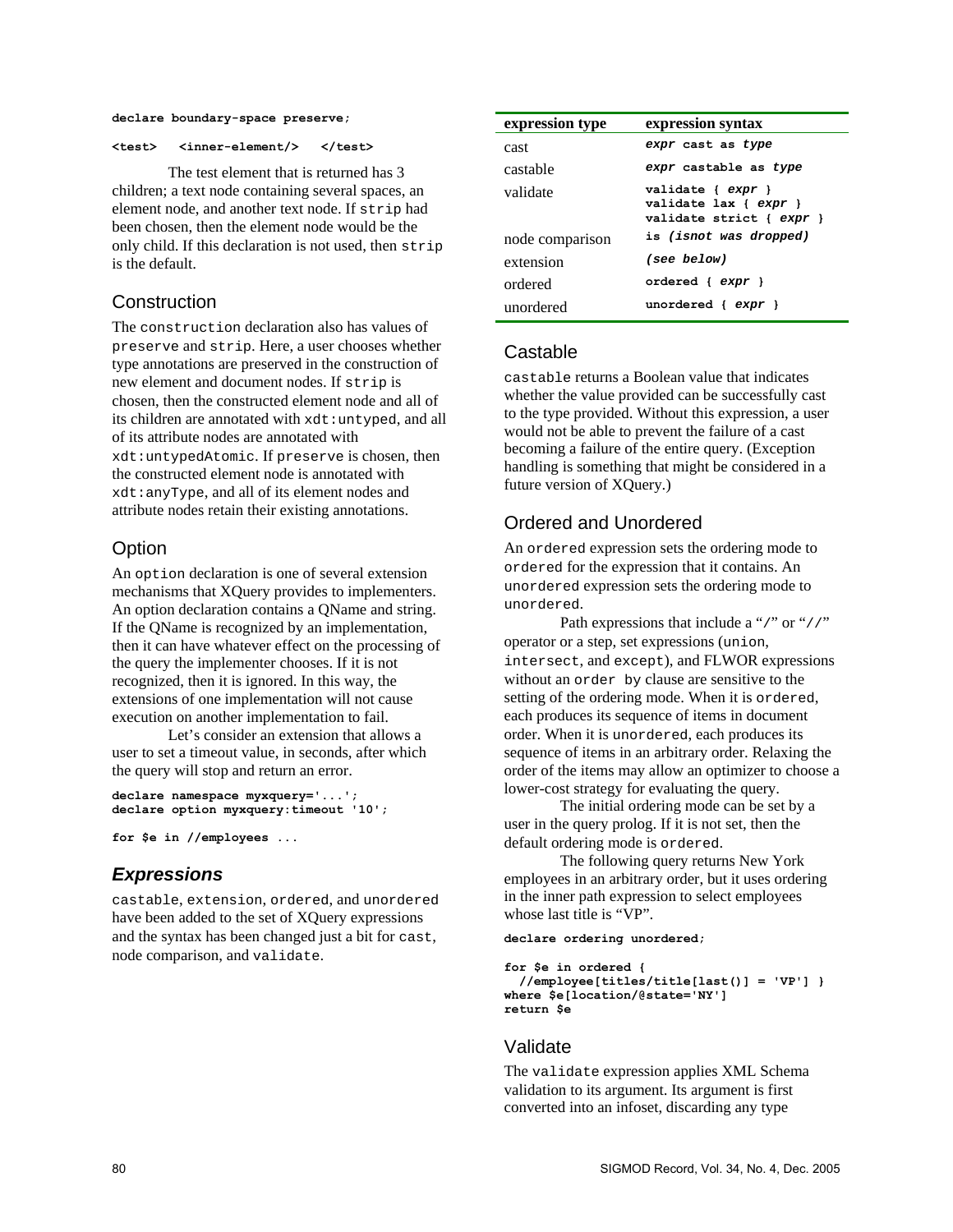annotations that it might have contained. The result of validation is a new element (with new contents and new identity) with type annotations. If validation is not successful, then a dynamic type error is raised.

Type annotations can be applied to a constructed element using the validate expression:

```
validate { <myco:employee id='440612'> 
                    <name>Augustus Child</name> 
100 - 100 - 100 - 100 - 100 - 100
100 - 100 - 100 - 100 - 100 - 100
12.  12.  12.  12.  12.  12.  12.
             </myco:employee> 
 }
```
In this case, the myco schema must contain a globally defined element employee. The name element in the constructed element has type xdt:untyped, while in the validated result it might have type myco:nameType.

#### Extension

An extension expression is another extension mechanism provided to implementers by XQuery. Where an option declaration has an effect for the entire query, an extension expression has a narrower scope. Let's use the following example to explain this construct.

```
declare namespace xq1="..."; 
declare namespace xq2="...";
```

```
for $e in //employee[name='Jon Postel'] 
return (# xq1:prose English #) 
        (# xq2:roman lower-case #) 
        { $e/badge cast as xs:string }
```
These *pragmas* "(# … #)", if they are recognized, might change the behavior of casting values to strings. This query might produce "One Hundred Fifty Four" if it recognizes xq1:prose, "cliv" if it recognizes xq2:roman, and "154" if it recognizes neither of them. The expression in curly braces "{}" can be omitted. If it is omitted and none of the pragmas is recognized, then an error is raised.

### *URI Values*

XQuery has long allowed the type promotion of numeric values, from xs:decimal to xs:float and from xs:float to xs:double. Since our earlier article, XQuery has added promotion from xs:anyURI to xs:string.

Without this change, a query on an untyped document written as:

**let \$xq := 'http://www.w3.org/TR/xquery/' return count(//bib[ref=\$xq])** 

would cause a type error for a typed document due to the comparison of an xs:anyURI and an xs:string value. It would have to be rewritten as:

**let \$xq := 'http://www.w3.org/TR/xquery/' return count(//bib[ref=xs:anyURI(\$xq)])** 

### *Types*

Some of the type designators have changed since our last article. Rather than going through BNF, we'll just look a number of examples:

| xs:integer?                   | a sequence of zero or one<br>integer                                                                                                         |
|-------------------------------|----------------------------------------------------------------------------------------------------------------------------------------------|
| element()+                    | a sequence of one or more<br>elements                                                                                                        |
| node()                        | a sequence of zero or<br>more nodes                                                                                                          |
| $item() +$                    | one or more items                                                                                                                            |
| attribute()                   | an attribute (single) of any<br>name and type                                                                                                |
| element<br>(myco:address)     | an element with name<br>myco:address                                                                                                         |
| element<br>(*, myco:addrType) | an element of any name,<br>with type<br>myco:addrType                                                                                        |
| schema-element(zip)           | an element named $zip$ (or<br>in a substitution group<br>headed by zip) with a<br>type annotation that<br>matches the type of $z$<br>element |

A type designator might be used as follows:

**//employee [\* instance of element (\*, myco:addrType) ]** 

Earlier versions of XQuery allowed reference to be made to element and attributes that were locally declared in a schema, but this feature was dropped.

### *FLWOR Expression*

The FLWR (for, let, where, return) expression has become the FLWOR expression (where "O" stands for "order by".

Each order by clause can contain multiple sort keys, each of which contains an expression and may contain an indication of whether the sorting should be stable, whether it should be ascending or descending, whether an empty sequence is considered greater than or less than any item, and whether a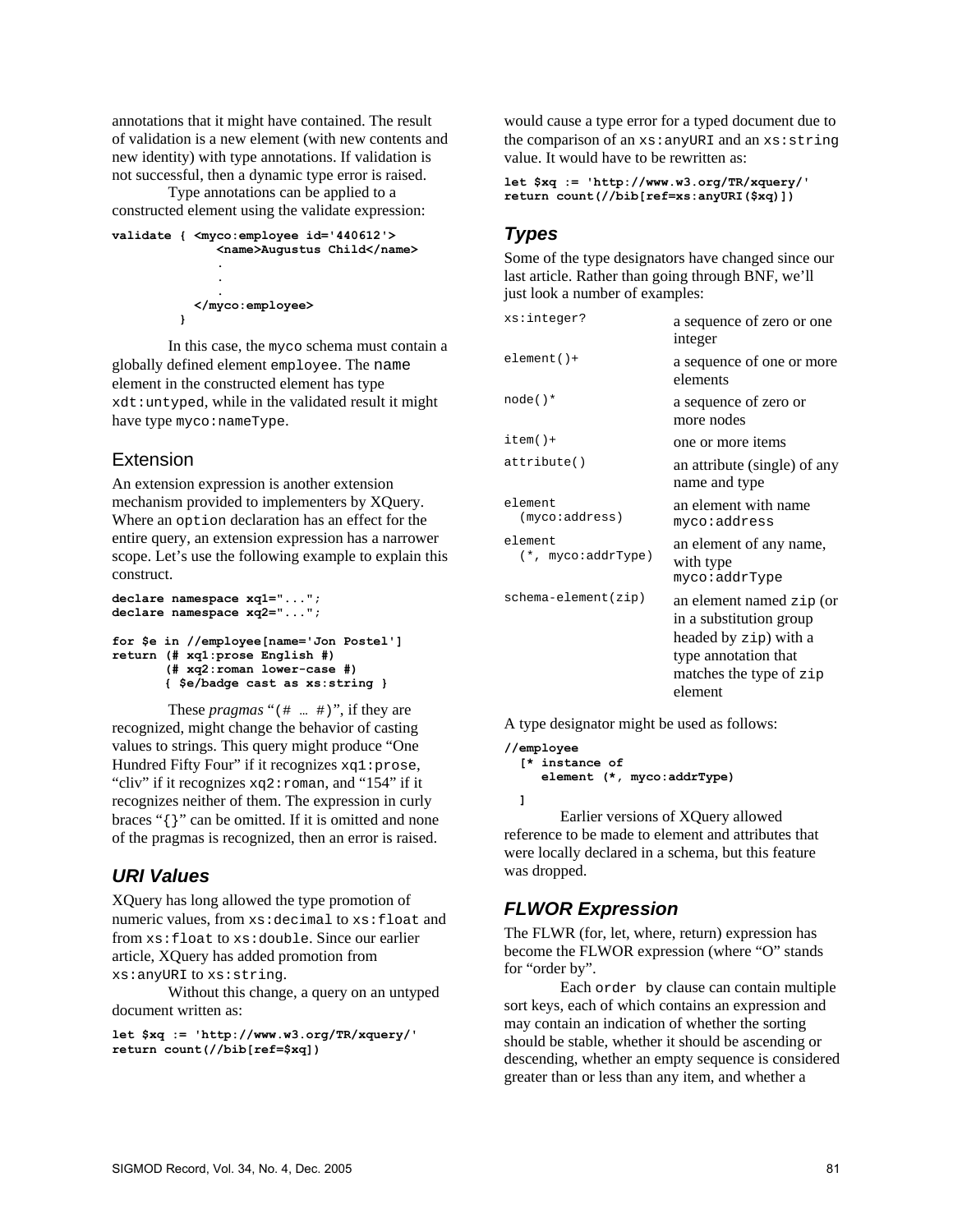collation sequence other than the default collation sequence should be used.

Each expression in the order by clause is evaluated for each of the bindings of the variables in the for and let clauses that are not eliminated by the where clause. If any expression produces a sequence of more than one item, then an error is returned. Any values that are of type xdt:untypedAtomic are cast to xs:string. If, for any sort key, the values differ in type (after considering subtype substitution and type promotion), then an error is returned.

The following query returns recently hired employees ordered first by their years of education and then by their department.

```
for $e in doc('employees.xml')//employee 
where current-date() - $e/hireDate 
       < xdt:dayTimeDuration('P60D') 
order by 
    $e/HSYears + $e/CollegeYears descending, 
    $e/dept empty greatest 
return $e
```
The choice of whether an empty sequence is greater than or less than an item can be made in the query prolog. An XQuery implementation can choose either of these as its default behavior.

The FLWOR expression also gained an at clause that binds the position of the item in the sequence at the same time that it binds the value of that item.

The following query returns the 10 employees that have been with the company the longest:

```
for $e at $p in 
    (for $oe in //employee 
     order by $oe/@hireDate descending 
     return $oe) 
where $p <= 10 
return $e
```
#### *In-scope Namespaces*

XQuery has chosen not to support namespace nodes and a namespace axis, as XPath 1.0 did. Instead, XQuery associates a set of in-scope namespace bindings with its nodes.

XQuery also has a set of statically known namespaces, which are used when resolving its QNames. These statically known namespaces include fn, xml, xs, xsi, xdt, and local. An implementation may add its own namespace bindings, and a user may add to all of these bindings

in the query prolog:

```
declare namespace 
         myco="http://www.example.com/myco"; 
<myco:result> { for ... } </myco:result>
```
The in-scope namespaces may affect how an element node is serialized and may also affect the behavior of a small number of functions. The node constructed in this example has one namespace binding associated with it. The namespace for myco is taken from the statically known namespaces when the node is constructed.

When a node is constructed, its namespace bindings include the one used in the element name, those used in the attribute names, those defined by namespace declaration attributes, and those in namespace attribute declarations of enclosing element constructors that have not been overwritten. Let's consider the following example:

**import schema namespace hr="...";** 

```
validate strict { 
    <hr:employee> 
       <hr:skill xsi:type="xs:string"> 
           unicycling 
       </hr:skill> 
    </hr:employee> 
}
```
This query will raise an error, because a binding for xs will not appear in the infoset that is validated. The  $xsi:type$  attribute is given no special consideration by XQuery. "xs:string" is just an untyped attribute value, it is not seen as a QName, and so xs does not get added to the in-scope namespaces. This means that it does not become part of the infoset. This query can be fixed by changing the start tag as follows:

```
<hr:employee xmlns:xs 
      ="http://www.w3.org/2001/XMLSchema"> 
 . 
 . 
 .
```

```
</hr:employee>
```
Finer-grained control over the in-scope namespaces of constructed nodes is available to a user via the copy-namespaces declaration in the query prolog.

#### *Modules*

A library module is a collection of variables and functions in a target namespace that can be imported into a query.

```
module namespace univ 
        ="http://www.example.com/university"; 
declare function univ:gpa 
    ($e as element (student)) as xs:decimal 
    { for ... } ;
```
This function could be invoked in a query in the following way: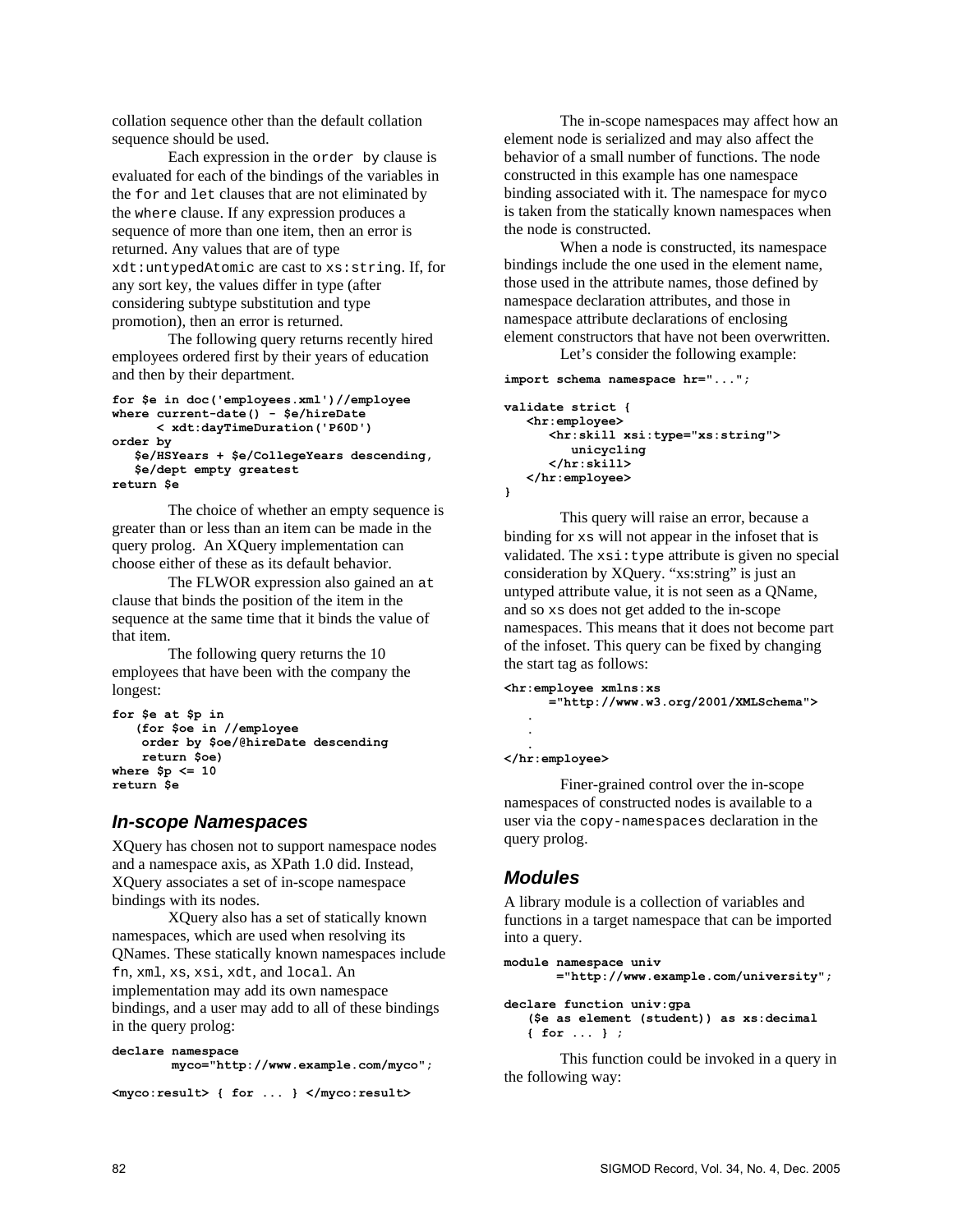```
import module namespace univ 
        ="http://www.example.com/university"; 
declare variable $id external;
```
**univ:gpa(//student[id=\$id])**

### **XQueryX**

XQueryX [\[9\]](#page-6-6) defines an XML representation of XQuery. It defines an element structure that mirrors the abstract syntax of XQuery. The definition of XQueryX has changed quite a bit since we showed it to you last. Example 1 contains a simple XQuery and the corresponding XQueryX representation.

While XQueryX is harder for a human to read and write than XQuery, it does have several useful properties. It is easily generated by tools and layered applications, it is easily embedded within larger XML documents, and it allows "queries on queries".

Of course, all changes made to XQuery apply equally to XQueryX. But there is another fairly important change that has been made to XQueryX. When we last showed it to you, the XML Schema that defines the XQueryX syntax was based on a sort of type hierarchy that turned out to be difficult to maintain as new features were added to the language, and also somewhat difficult for human readers to keep in their minds. That hierarchical design has been replaced with one based on XML Schema's substitution groups. This sort of approach is more readily extensible when new language features are created, and also more familiar to Schema experts.

```
for $b in .//book 
return $b/title 
→
<xqx:module 
    xmlns:xqx="http://www.w3.org/2005/XQueryX" 
    xmlns:xsi="http://www.w3.org/2001/XMLSchema-instance"> 
   <xqx:mainModule> 
     <xqx:queryBody> 
       <xqx:flworExpr> 
          <xqx:forClause> 
            <xqx:forClauseItem> 
              <xqx:typedVariableBinding> 
                <xqx:varName>b</xqx:varName> 
              </xqx:typedVariableBinding> 
              <xqx:forExpr> 
                <xqx:pathExpr> 
                   <xqx:argExpr> 
                     <xqx:contextItemExpr/> 
                   </xqx:argExpr> 
                   <xqx:stepExpr> 
                     <xqx:xpathAxis> 
                        descendant-or-self 
                     </xqx:xpathAxis> 
                     <xqx:anyKindTest/> 
                   </xqx:stepExpr> 
                   <xqx:stepExpr> 
                     <xqx:xpathAxis>child</xqx:xpathAxis> 
                     <xqx:nameTest>book</xqx:nameTest> 
                   </xqx:stepExpr> 
                </xqx:pathExpr> 
              </xqx:forExpr> 
            </xqx:forClauseItem> 
          </xqx:forClause> 
          <xqx:returnClause> 
12.  12. 12. 12. 12.
 . 
12.  12. 12. 12. 12.
          </xqx:returnClause> 
       </xqx:flworExpr> 
     </xqx:queryBody> 
   </xqx:mainModule> 
</xqx:module> 
          Example 1 – Equivalent XQuery and XQueryX
```